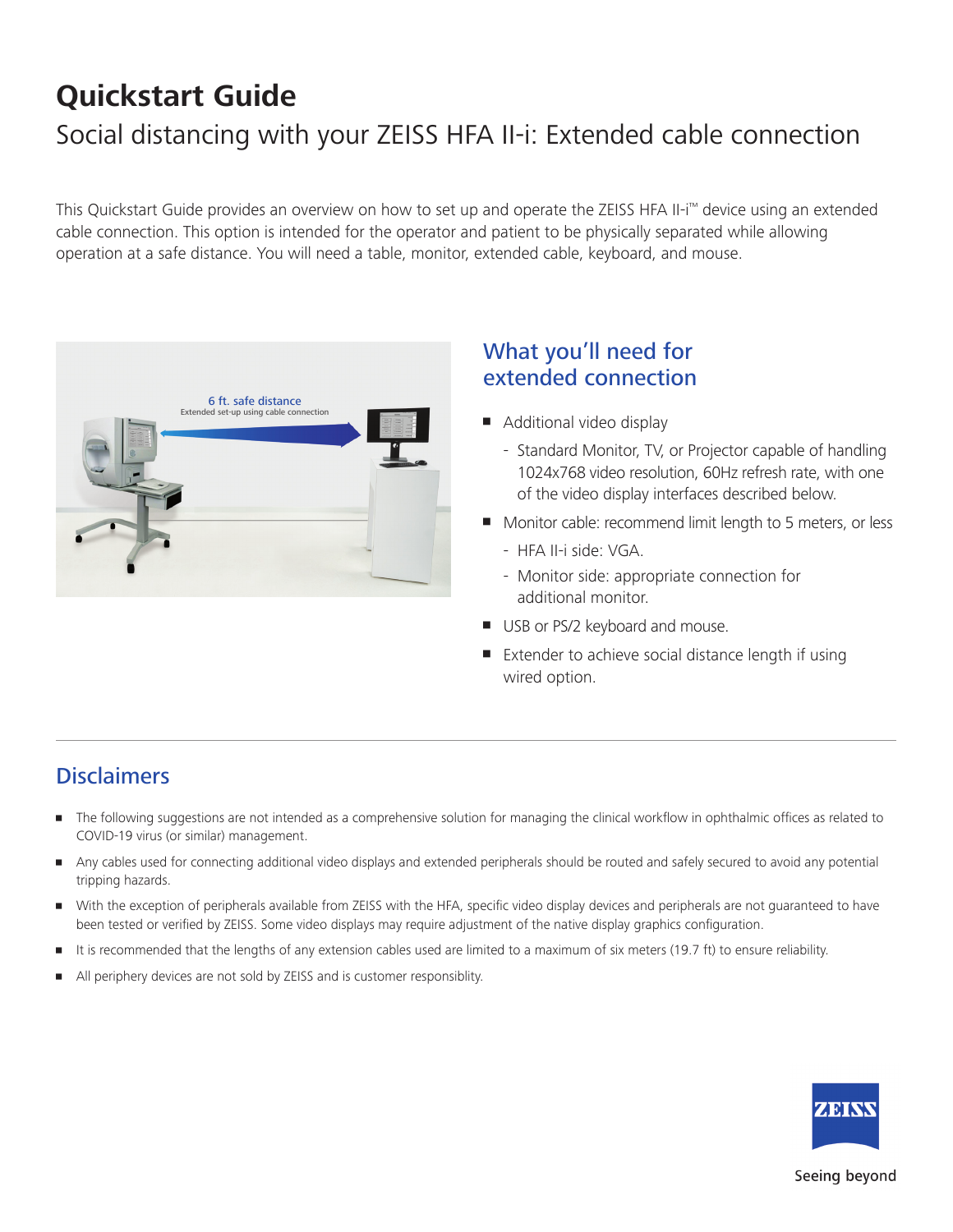# Steps to connect display and peripherals to ZEISS HFA II-i

## **Connecting an Additional Monitor and Peripherals to HFA II-i**

- **•** Remove the back panel of the HFA II-i and find the video port (see illustration below).
- Connect a second display to the HFA II-i using the available video port(s) before the HFA II-i is powered on.
- **Position the second monitor an extended distance away from the HFA II-i.**

#### HFA II-i (USB model)





Video Signal: 1024 x 768 60 Hz, (4:3 Aspect Ratio) Dual Monitor Mode: Mirror External displays can be added to the following port(s):

#### 1 VGA

## **Video Extension Cable Options for HFA II-i**

• VGA cables – recommend 5 meters, or less. Signal quality could be affected.